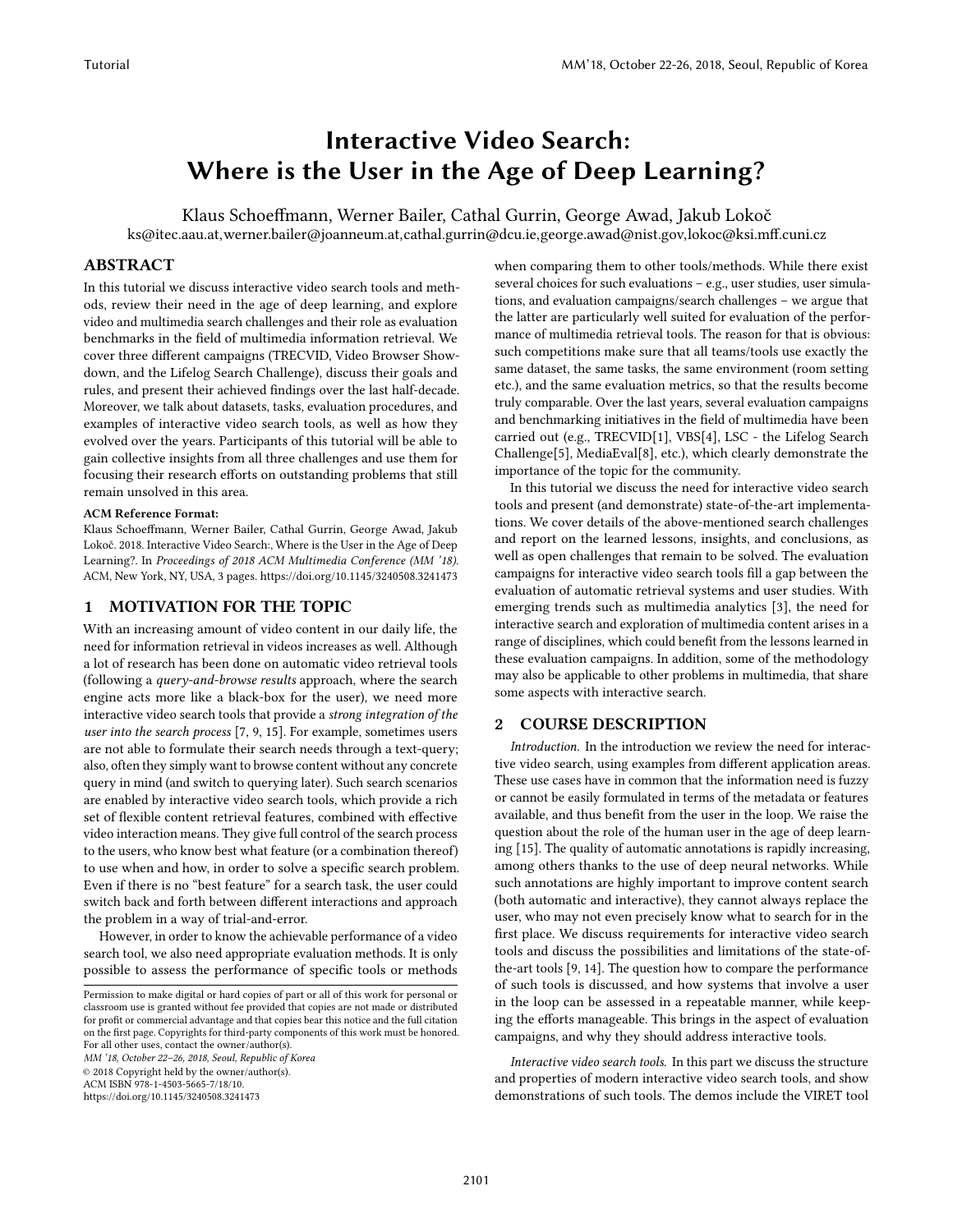[\[10,](#page-2-10) [11\]](#page-2-11) from Charles University in Prague (winner at VBS 2018), the ITEC tool [\[12,](#page-2-12) [13\]](#page-2-13) from Klagenfurt University (2nd place at VBS 2018 and LSC 2018), and the most-recent lifelogging search tool (2018) from Dublin City University [\[6\]](#page-2-14). Moreover, in this part we also discuss existing open source software and libraries that can be helpful for researchers starting to work in this area. rep

Evaluation approaches. Different approaches of evaluating interactive search and browsing systems such as user studies/surveys, analysis of logs, question answering and indirect/task-based evaluation (e.g. following the Cranfield paradigm as in VBS, LSC, and TRECVID) are discussed, using data comparing the approaches (e.g. [\[2\]](#page-2-15)). The choice of evaluation approaches is not only influenced by aspects such as repeatability and the reuse of assessments, but also impacted by the setting of the evaluation campaign, i.e., whether the competition is live in front of the audience (as e.g. in VBS) or an offline process (as e.g. in TRECVID). The history of selected evaluation campaigns is briefly described, and examples of tasks from TRECVID, VBS and LSC are reviewed, in order to illustrate specific evaluation goals and task settings. The review of these examples leads to a more structured analysis of task design and data preparation in the next part.

Task design. Finally, task design also addresses the question who performs the task. While it is usually the developers of the teams who participate in evaluation campaigns, "novice" sessions, in which members of the audience use the tools, provide valuable insights into the complexity and usability of the tools. In many application areas tools are likely to be used by domain experts rather than retrieval experts, thus this condition models real situations. However, it also raises questions of comparability that need to be addressed in the evaluation.

Datasets. We then cover the selection and preparation of largescale datasets, including cleaning the data (e.g., handling broken data and duplicates), consideration of legal issues, and ways to generate ground truth. The aspects of dataset generation are put in relation to task types, e.g., concerning the effort for creating ground truth, covering the complete dataset and the reusability of annotations in other settings. Examples from TRECVID, LSC, VBS, MediaEval and MPEG CDVA are used to compare properties of tasks and the practicalities of defining the task setting and illustrate the challenges of dataset generation and possible ways to handle them. It includes a discussion of crowdsourcing data and the related issues, as well as on-demand (live) annotation of submissions as used in VBS. There are different ways to set up the evaluation procedure, in terms of secrecy of test data and sharing work between participants and organizers, in terms of using pooled results or preparing all ground truth, etc. This part provides an in-depth discussion of the choice and design of evaluation metrics. Examples from TRECVID, VBS, and LSC are discussed, including the comparison of different metrics on the same data from actual submissions. The topic of comparability of metrics from tasks with slightly different settings are also covered.

Lessons learned from evaluation campaigns. This part focuses on achievements and observations made from running evaluation campaigns over the years. For example, the VBS – which has been organized for seven times in an annual manner since 2012 – experienced many changes and trends in how users search and how they adapt the systems to the type of tasks. We discuss findings of what worked and did not work in terms of task design and metrics, provide examples of loopholes found by the participants, and how they have shaped the rules of the competition. Moreover, we compare results from automatic retrieval tasks (e.g., TRECVID) to the ones from interactive search tasks (e.g., VBS) for the same dataset. We analyze the influence of (i) the user interface and (ii) concept detection, which has gained increasing performance over the years. We demonstrate how different teams influence each other and mutually push each other to the limits. Moreover, we discuss the issue of managing large datasets, which have been growing with the capabilities of tools over the years, as well as other existing problems and open challenges.

Conclusions and outlook. We revisit the question of the role of the user in the age of deep learning. Having shown may settings that require a human in the loop, we discuss where the progress in automatic content analysis can benefit interactive search, and complement the capabilities of the user. Based on that we conclude our tutorial and present an outlook of future challenges for interactive multimedia search and the evaluation of tools.

# ACKNOWLEDGMENTS

This work has been partially supported by Czech Science Foundation (GAČR) project no. 17-22224S, and has received funding from the European Union's Horizon 2020 research and innovation programme under grant agreement no 761802, MARCONI.